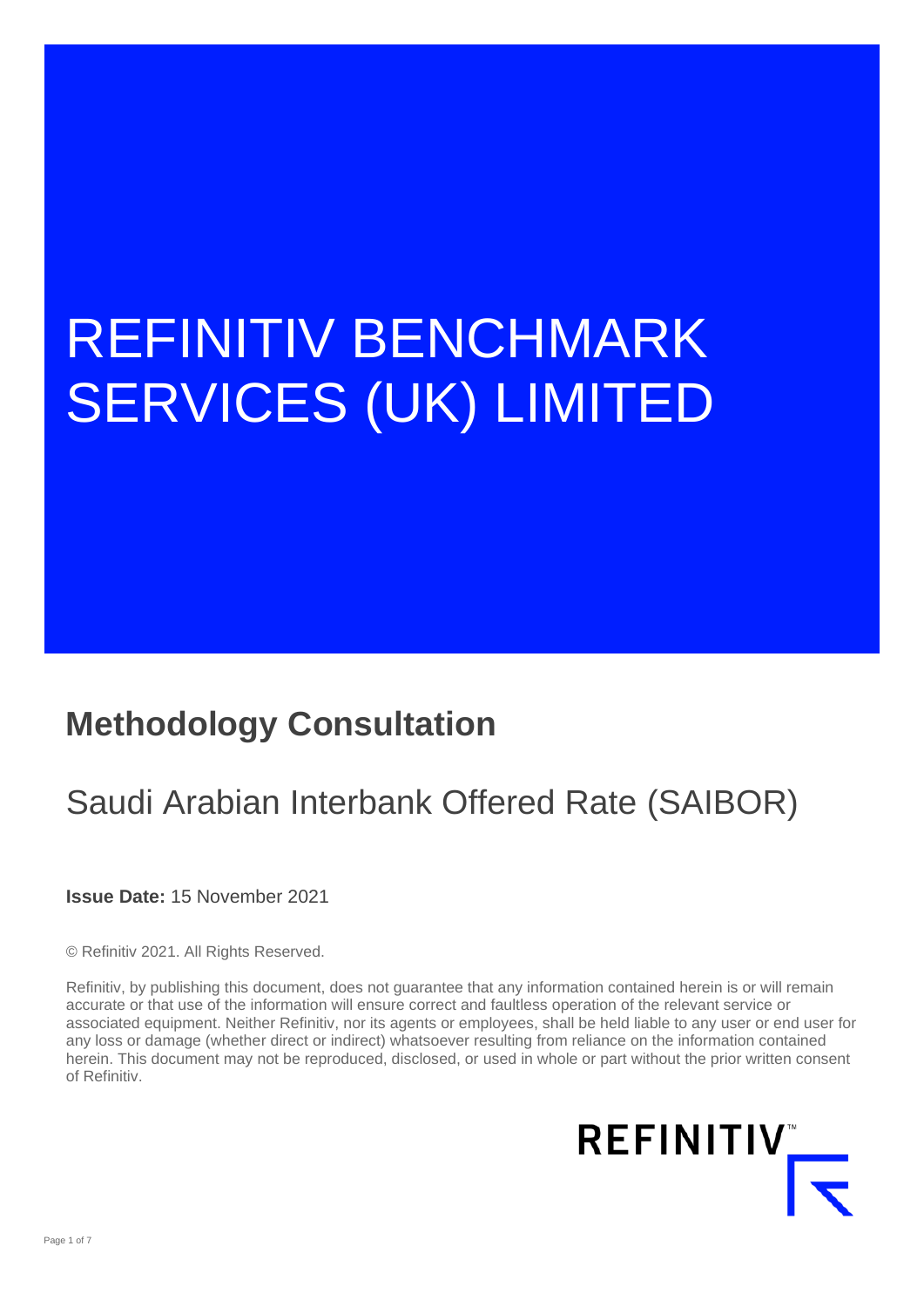#### 1. Introduction

The Saudi Arabia Interbank Offered Rate ("SAIBOR" or the "Benchmark") is a daily benchmark reference rate for unsecured interbank deposits in Saudi Riyals.

SAIBOR is administered by Refinitiv Benchmark Services (UK) Limited ("RBSL") in accordance with the UK Benchmarks Regulation<sup>1</sup> ("BMR") and is also aligned with the IOSCO Principles for Financial Benchmarks. RBSL is incorporated in England and Wales with company number 08541574 and is a wholly owned subsidiary of Refinitiv Limited ("RL"), itself a wholly owned subsidiary within the London Stock Exchange Group. As Administrator, RBSL is responsible for collecting input data, determining and publishing the Benchmark and for the compliance and integrity of the Benchmark. RBSL is authorized and regulated in the UK by the Financial Conduct Authority ("FCA"), FCA Reference Number 610678.

The Saudi Riyal interbank deposit market together with users of SAIBOR as a reference in financial products are located primarily within the Kingdom of Saudi Arabia. For the purposes of BMR which makes reference to usage of SAIBOR in financial products within the United Kingdom and the European Union only, SAIBOR is assessed as being a non-significant benchmark.

This consultation outlines enhancements to the methodology of SAIBOR (collectively the "Enhanced Methodology") as detailed further in section 3 below and invites feedback in respect of such enhancements. The current methodology by which SAIBOR is determined (the "Current Methodology") is available from the Refinitiv website<sup>2</sup>.

#### 2. Global Interest Rate Benchmark Reform

Significant enhancements have been made to the methodologies of major inter-bank offered rate ("IBOR") benchmarks in recent years. These enhancements have largely been motivated by two factors. One factor has been the shift by banks towards forms of wholesale funding beyond interbank deposits, resulting in the need for IBOR benchmark methodologies to be enhanced in order that such benchmarks remain representative of actual funding costs for banks.

The second factor has been an increase in guidance regarding the design, administration and governance of benchmarks by central banks and regulators, including international organisations representing such official sector entities. Key steps in this process have included the following.

<sup>1</sup> Following the UK's withdrawal from the EU and the end of the transition period, the BMR has been onshored and brought into UK law (UK BMR). The BMR is Regulation (EU) 2016/1011 of the European Parliament and of the Council of 8 June 2016. <sup>2</sup> www.refinitiv.com/content/dam/marketing/en\_us/documents/methodology/saibor-benchmark-methodology.pdf

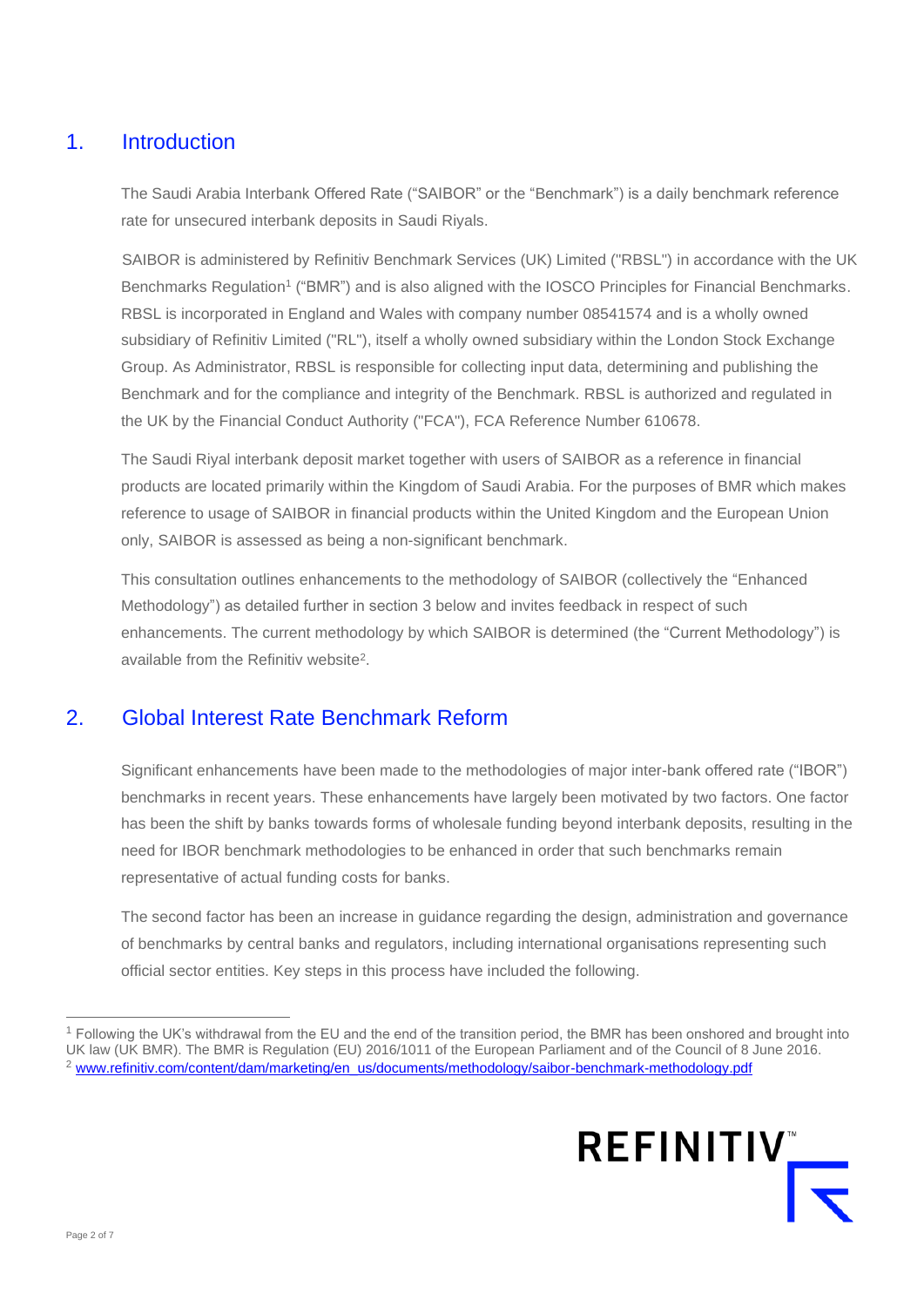- 1. Publication of the Principles for Financial Benchmarks<sup>3</sup> in July 2013 by the International Organization of Securities Commissions (IOSCO), introducing a widely recognised framework for the governance and administration of financial benchmarks.
- 2. Introduction of regulation in the EU for benchmarks in 2016 (Regulation (EU) 2016/1011).
- 3. Introduction of recommendations<sup>4</sup> by the Financial Stability Board in 2014 at the request of the G20 relating to:
	- o strengthening of IBORs by anchoring them to a greater number of transactions, and
	- o identifying alternative near-risk-free rates (RFRs) and, where suitable, encouraging market participants to transition new contracts to an appropriate RFR.

In response to these factors, benchmark administrators have enhanced the methodologies of major IBORs. In Europe, the European Money Markets Institute (EMMI) published a hybrid methodology for EURIBOR<sup>5</sup> that implements a waterfall approach for contributor banks to make submissions. The first level of the waterfall requires submissions to be based on executed transactions in the wholesale unsecured money markets. Eligible instruments include unsecured deposits, commercial paper and certificates of deposit and eligible counterparties include non-banking financial institutions and funds, central banks and general governments. The second level permits use of interpolation, non-defined tenors for instruments and updates of previous submissions by reference to futures contracts. The third level permits submissions to be based on additional transactions and data from related markets using procedures developed by each contributor bank. The hybrid methodology was published in January 2019 and was implemented in a gradual manner for individual contributor banks, such gradual implementation finishing during the fourth quarter of 2019.

The administrator for LIBOR, ICE Benchmark Administration, announced in April 2018 that contributor banks would gradually transition to making submissions in accordance with an enhanced methodology<sup>6</sup>, a process that was completed by April 2019. The enhanced methodology comprised a waterfall to be used by contributor banks. The first level uses a volume weighted average price of commercial paper, certificates of deposit and unsecured deposits against counterparties such as banks, government entities, non-bank financial institutions and corporations. The second level permits other transactions adjusted for market

- <sup>4</sup> [https://www.fsb.org/wp-content/uploads/r\\_140722.pdf](https://www.fsb.org/wp-content/uploads/r_140722.pdf)
- <sup>5</sup> [www.emmi-benchmarks.eu/assets/files/D0016A-](http://www.emmi-benchmarks.eu/assets/files/D0016A-2019%20Benchmark%20Determination%20Methodology%20for%20EURIBOR.pdf)

<sup>6</sup> [https://www.theice.com/publicdocs/ICE\\_LIBOR\\_Output\\_Statement.pdf](https://www.theice.com/publicdocs/ICE_LIBOR_Output_Statement.pdf)



<sup>3</sup> [www.iosco.org/library/pubdocs/pdf/IOSCOPD415.pdf](http://www.iosco.org/library/pubdocs/pdf/IOSCOPD415.pdf)

[<sup>2019%20</sup>Benchmark%20Determination%20Methodology%20for%20EURIBOR.pdf](http://www.emmi-benchmarks.eu/assets/files/D0016A-2019%20Benchmark%20Determination%20Methodology%20for%20EURIBOR.pdf)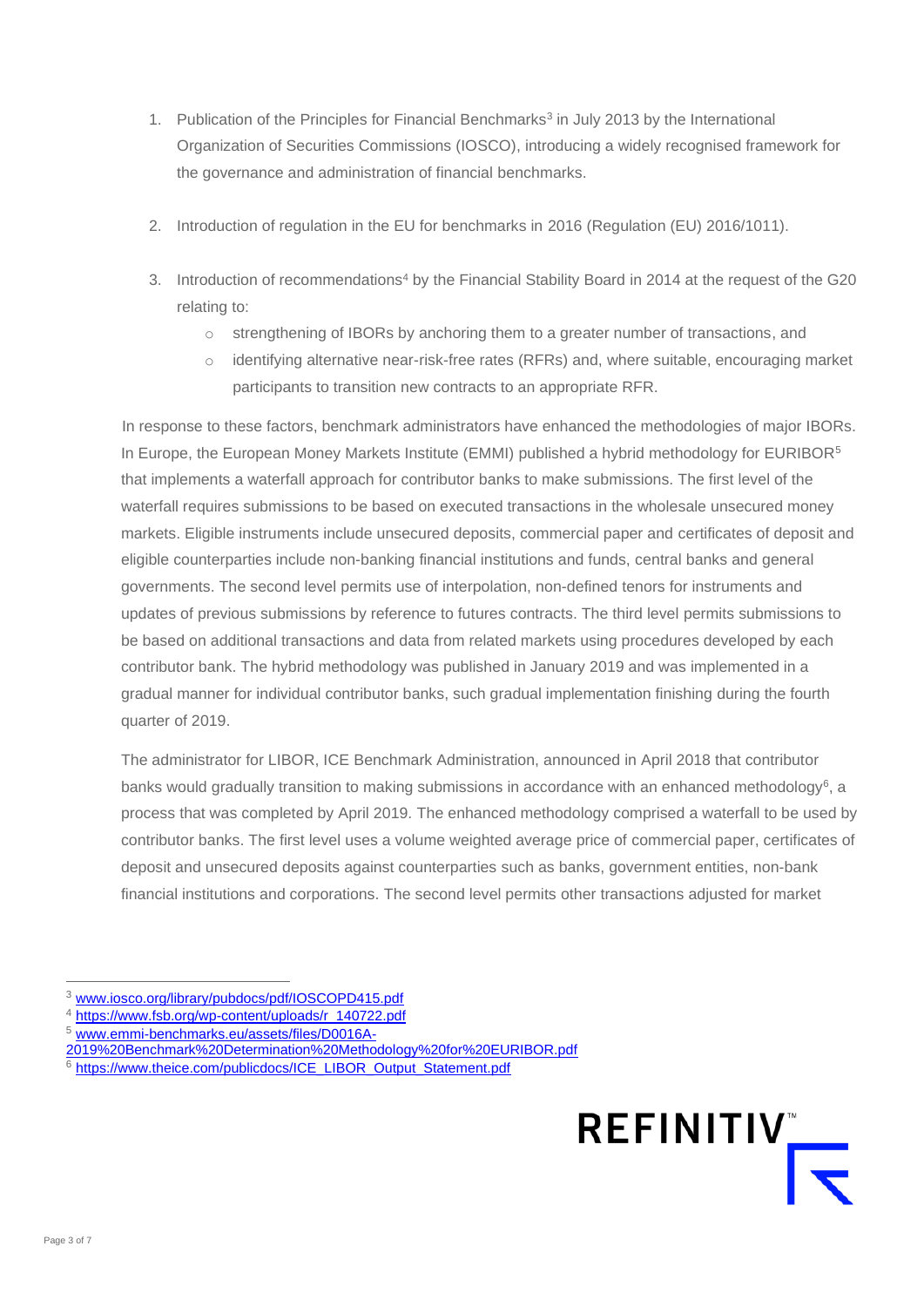movement and tenor. The third level permits expert judgment in accordance with submission procedures developed by each contributor bank.

The administrator of TIBOR, the Japanese Bankers Association (JBA), implemented reforms to TIBOR in July 2017<sup>7</sup> with an enhanced methodology that introduced a waterfall for contributor banks to determine submissions. The first level uses data from the unsecured call market, including trades and quotes. The second level includes transactions in the offshore market and interbank negotiable certificate of deposits (NCDs), then quotes. The third level includes transactions in other markets including non-interbank NCDs, large term deposits, quotes for short term government bonds, GC repos and OIS contracts.

#### 3. An Enhanced Methodology for SAIBOR

Under the direction of the regulator and central bank of the Kingdom of Saudi Arabia, SAMA, a working group was established in 2018 involving the panel banks for SAIBOR and RBSL as Administrator for SAIBOR. The working group was tasked with considering enhancements for the methodology of SAIBOR in order to reflect a broader range of wholesale funding transactions for banks than interbank deposits alone and to introduce a waterfall for submissions so as to permit the determination of SAIBOR in a wide range of market conditions. In developing the Enhanced Methodology, regard has been paid to both international best practice and the specifics of wholesale funding for banks in the Kingdom of Saudi Arabia.

The Current Methodology for the determination of SAIBOR relies on a panel of contributor banks submitting rates at which they would be able to borrow unsecured interbank funds in Saudi Riyals, were they to accept offers in reasonable market size from other banks in the SAIBOR panel at 11:00am KSA. The panel comprises 11 banks and the minimum number of banks required to determine SAIBOR is five banks. There is no waterfall in the Current Methodology.

The Enhanced Methodology developed for SAIBOR introduces a waterfall to be used by the existing panel of contributor banks when making submissions. The waterfall comprises three levels as described below.

Level one of the Enhanced Methodology uses volume weighted average prices from wholesale funding transactions from counterparties including banks, central banks, government related entities, non-bank financial institutions, corporates and, subject to a minimum threshold, retail clients.

Level two of the Enhanced Methodology uses volume weighted average prices from repo transactions (excluding repo transactions with SAMA) in which the collateral may be any type of Saudi Riyal fixed income security and the same range of eligible counterparties as Level 1 applies. Contributor banks shall

7

[www.jbatibor.or.jp/english/%E5%88%A9%E7%94%A8%E8%80%85%E5%90%91%E3%81%91%E8%AA%AC%E6%98%8E%](http://www.jbatibor.or.jp/english/%E5%88%A9%E7%94%A8%E8%80%85%E5%90%91%E3%81%91%E8%AA%AC%E6%98%8E%E8%B3%87%E6%96%99%E6%A1%88_EN_100217.pdf) [E8%B3%87%E6%96%99%E6%A1%88\\_EN\\_100217.pdf](http://www.jbatibor.or.jp/english/%E5%88%A9%E7%94%A8%E8%80%85%E5%90%91%E3%81%91%E8%AA%AC%E6%98%8E%E8%B3%87%E6%96%99%E6%A1%88_EN_100217.pdf)

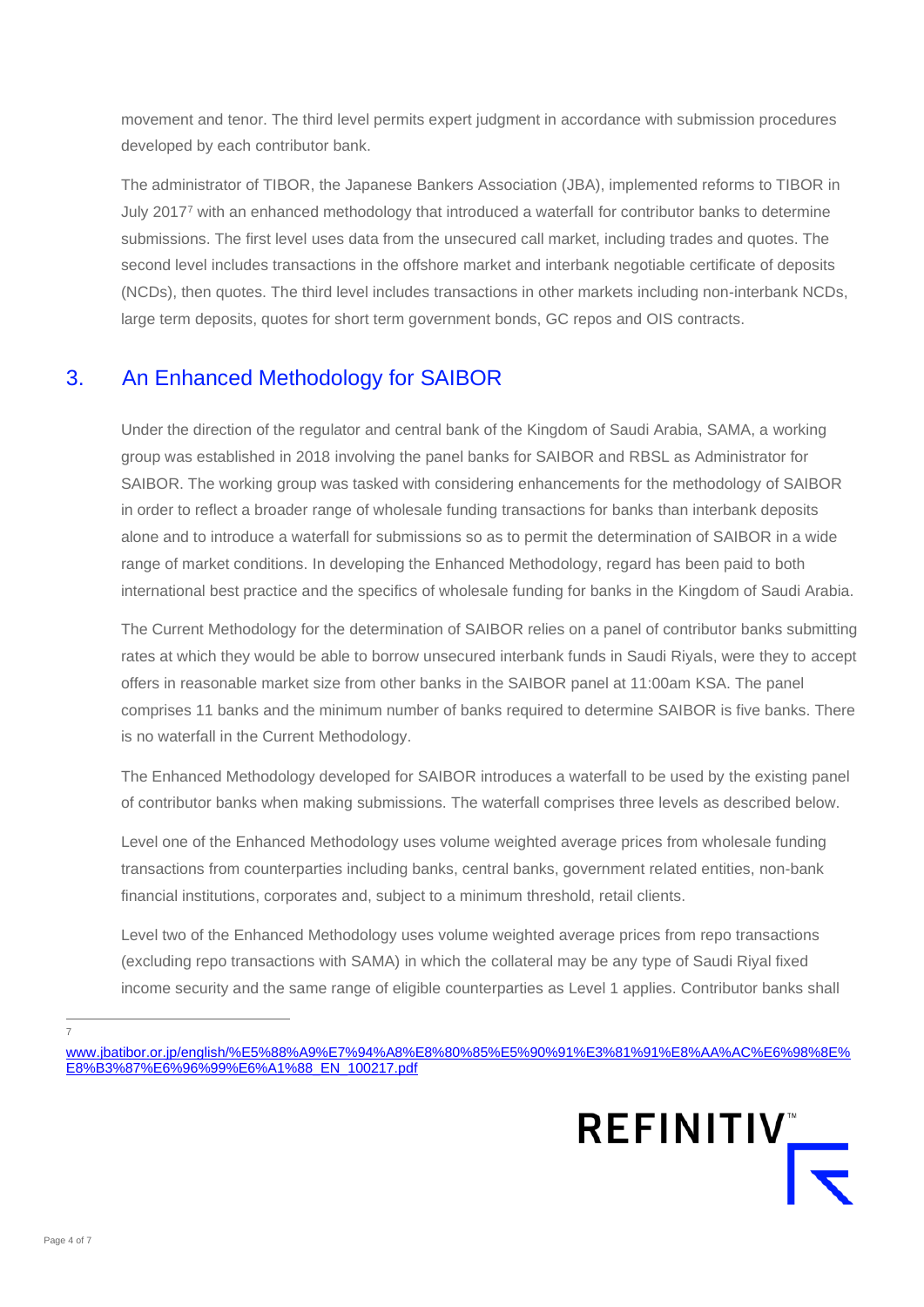use expert judgment to apply a spread to such repo transactions to reflect the difference in the rate of secured repo transactions and the unsecured nature of SAIBOR.

Level three of the Enhanced Methodology requires the use of expert judgment by the individual contributor bank or banks subject to submission procedures developed by each contributor bank and where such submission procedures are subject to an appropriate level of internal governance and oversight.

As SAIBOR is representative of the offered side of the market but transactions involving a wide range of counterparties are typically representative of the bid side of the market, contributor banks will add a spread percentage of 16% to the transacted rates derived from levels one and two of the waterfall before making a SAIBOR submission. (Level 3 submissions will use expert judgment of the rate of unsecured eligible transactions had any occurred and will include the 16% spread percentage.) The 16% spread percentage has been established as the historical spread between SAIBOR and the bid side of the market (represented by SAIBID) over all tenors and over five years<sup>8</sup>. The methodology will include a process for reviewing the Spread Percentage from time to time and, should market conditions require it, a process for the introduction of a cap ("Spread Cap") to the spread calculated using the Spread Percentage. The mechanism for both will be specified in the methodology document.

In order to minimise disruption, implementation of the Enhanced Methodology would be done in a gradual manner over a period of several weeks during which contributor banks adopt the Enhanced Methodology on a staggered basis. At the time of the transition to the Enhanced Methodology, the publication of SAIBOR will be moved by one hour from 11:00am KSA to 12:00pm KSA (subject to any delay procedure to be specified in the methodology). Following this move, SAIBOR will be in respect of a transaction data collection window that ends as of 11:00am KSA on the relevant publication day. In addition, under the Enhanced Methodology, if insufficient submissions are received for the determination of SAIBOR, the previous published value of SAIBOR would be republished together with a flag indicating republication.

Under the Enhanced Methodology, the following benchmark definition would be adopted: *The Saudi Arabian Interbank Offered Rate ("SAIBOR") benchmark is an indicative offer rate at which contributor panel banks would be able to borrow unsecured interbank funds in Saudi Riyals, anchored in transactions where possible together with a historical spread adjustment. A waterfall methodology is applied to enable a rate to be published in a wide range of market circumstances.*

It is RBSL's assessment that by reflecting transactions in a wider range of wholesale funding instruments, the Enhanced Methodology would strengthen the representativeness of SAIBOR with respect to actual

<sup>&</sup>lt;sup>8</sup> SAIBID is currently administered by a third party. As part of any implementation of the Enhanced Methodology, RBSL is likely to become administrator for SAIBID. If RBSL becomes the administrator of SAIBID, it will be administered in accordance with the Enhanced Methodology described in this consultation (but without the 16% percentage spread that is proposed for SAIBOR submissions only). Consequently, the SAIBID methodology will change in line with that of SAIBOR.

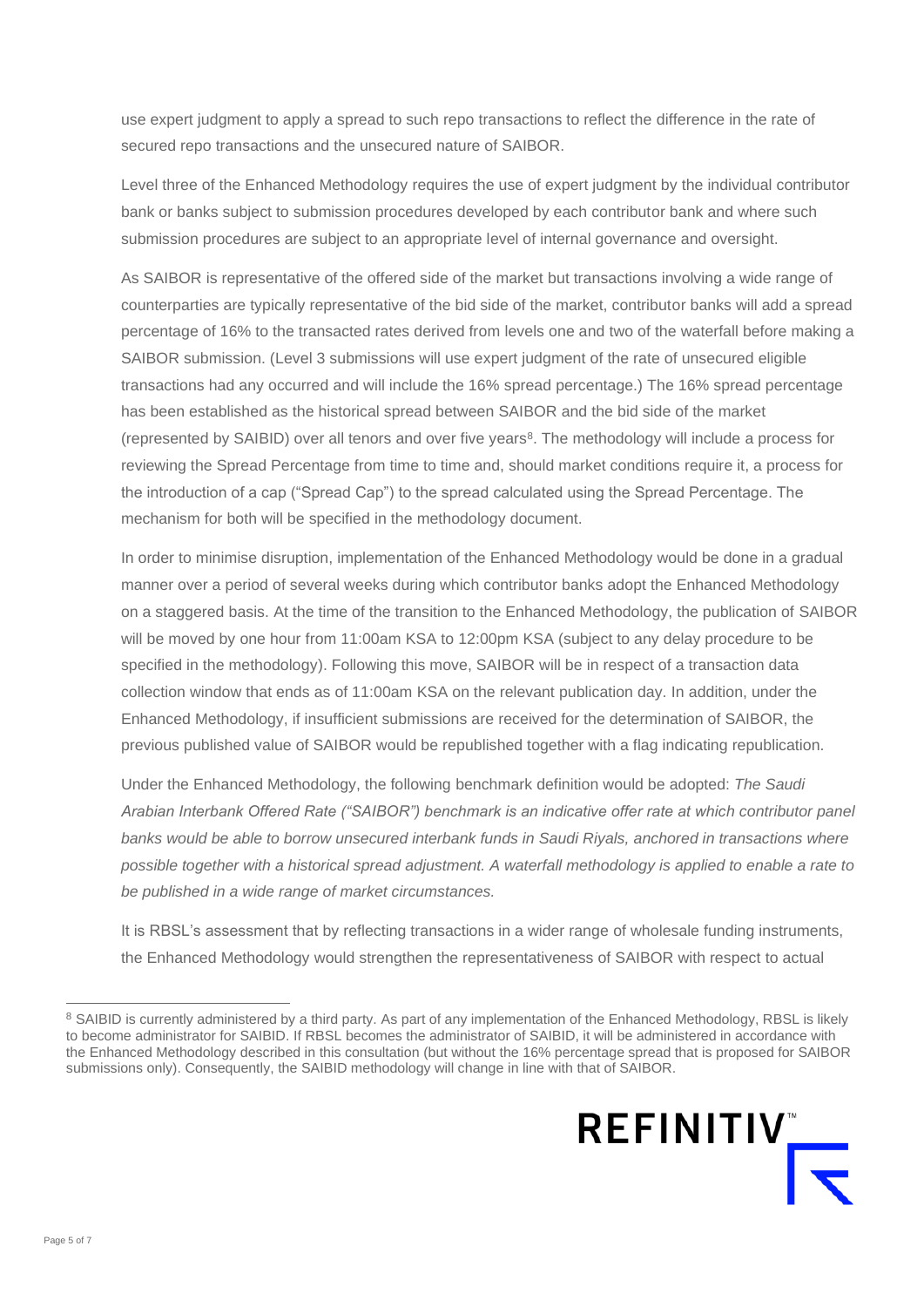funding levels experienced by major banks active in the market for unsecured Saudi Riyals and would further anchor SAIBOR in actual transactions to the extent possible.

#### 4. Analysis of Enhanced Methodology

The Enhanced Methodology was tested from July 2020 to October 2021. The spread of rates calculated using the Enhanced Methodology to rates calculated using the Current Methodology (together with the standard deviation of spreads) for the SAIBOR tenors are shown below. During the initial part of the testing phase, a fixed spread of 12.5 basis points was applied to transacted rates derived from the Enhanced Methodology waterfall. However, in the test results shown below, the results have been adjusted to reflect a spread percentage of 16% consistently throughout the testing phase (in accordance with the proposed Enhanced Methodology) rather than a fixed spread of 12.5 basis points during part of it.

|                        | O/N     | 1W      | 1M      | 3M      | 6М      | 1Y      |
|------------------------|---------|---------|---------|---------|---------|---------|
| Average spread (%)     | $-0.15$ | $-0.13$ | $-0.08$ | $-0.03$ | 0.01    | 0.01    |
| Median spread (%)      | $-0.16$ | $-0.14$ | $-0.08$ | $-0.04$ | 0.00    | 0.01    |
| Max spread (%)         | 0.04    | 0.01    | 0.13    | 0.17    | 0.13    | 0.11    |
| Min spread (%)         | $-0.30$ | $-0.28$ | $-0.30$ | $-0.20$ | $-0.19$ | $-0.19$ |
| Standard Deviation (%) | 0.06    | 0.06    | 0.06    | 0.07    | 0.04    | 0.03    |
|                        |         |         |         |         |         |         |

The standard deviation of daily changes in the same rates over the same period are shown below.

|                                  | O/N | 1W | 1M    | ЗM    | 6М    | 1Υ    |
|----------------------------------|-----|----|-------|-------|-------|-------|
| Current Methodology 0.001 0.001  |     |    | 0.001 | 0.001 | 0.001 | 0.001 |
| Enhanced Methodology 0.032 0.025 |     |    | 0.031 | 0.029 | 0.018 | 0.019 |

Where a spread shown in the first table above is negative, it implies that rate calculated using the Enhanced Methodology is lower than rate calculated using the Current Methodology. Overall, the Enhanced Methodology produces rates that are slightly lower and slightly more volatile than those produced by the Current Methodology. This reflects the actual funding transaction basis for the Enhanced Methodology.